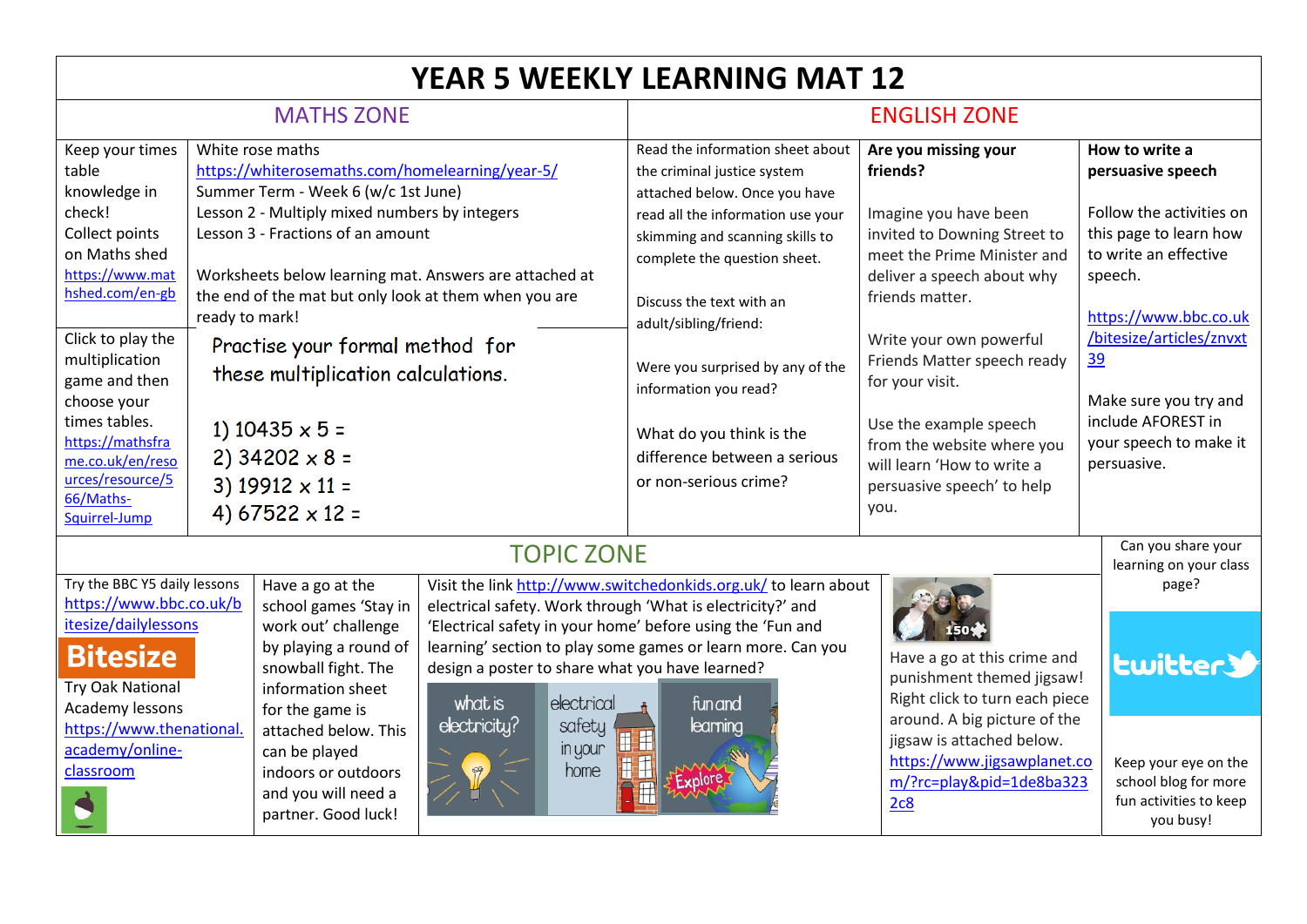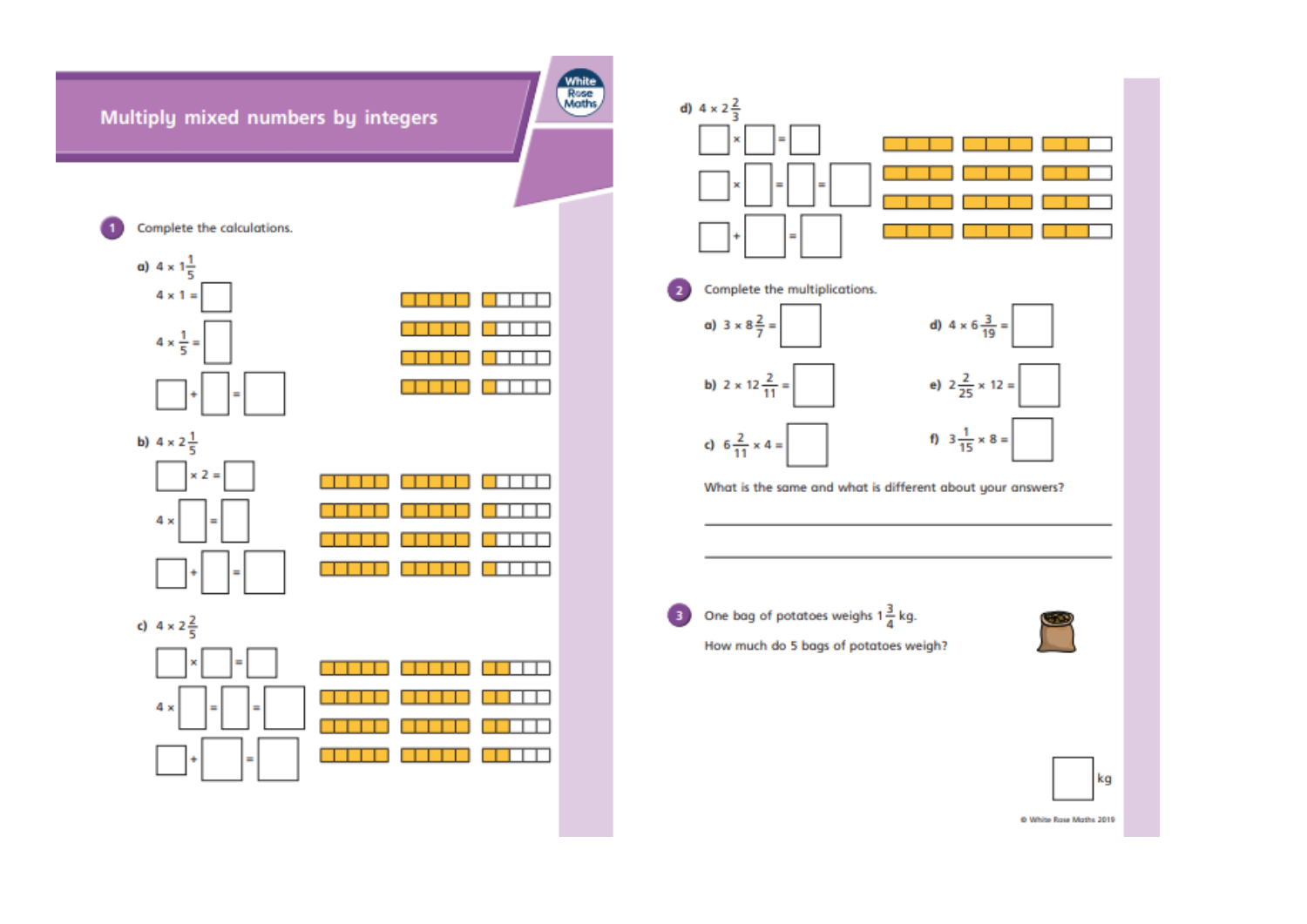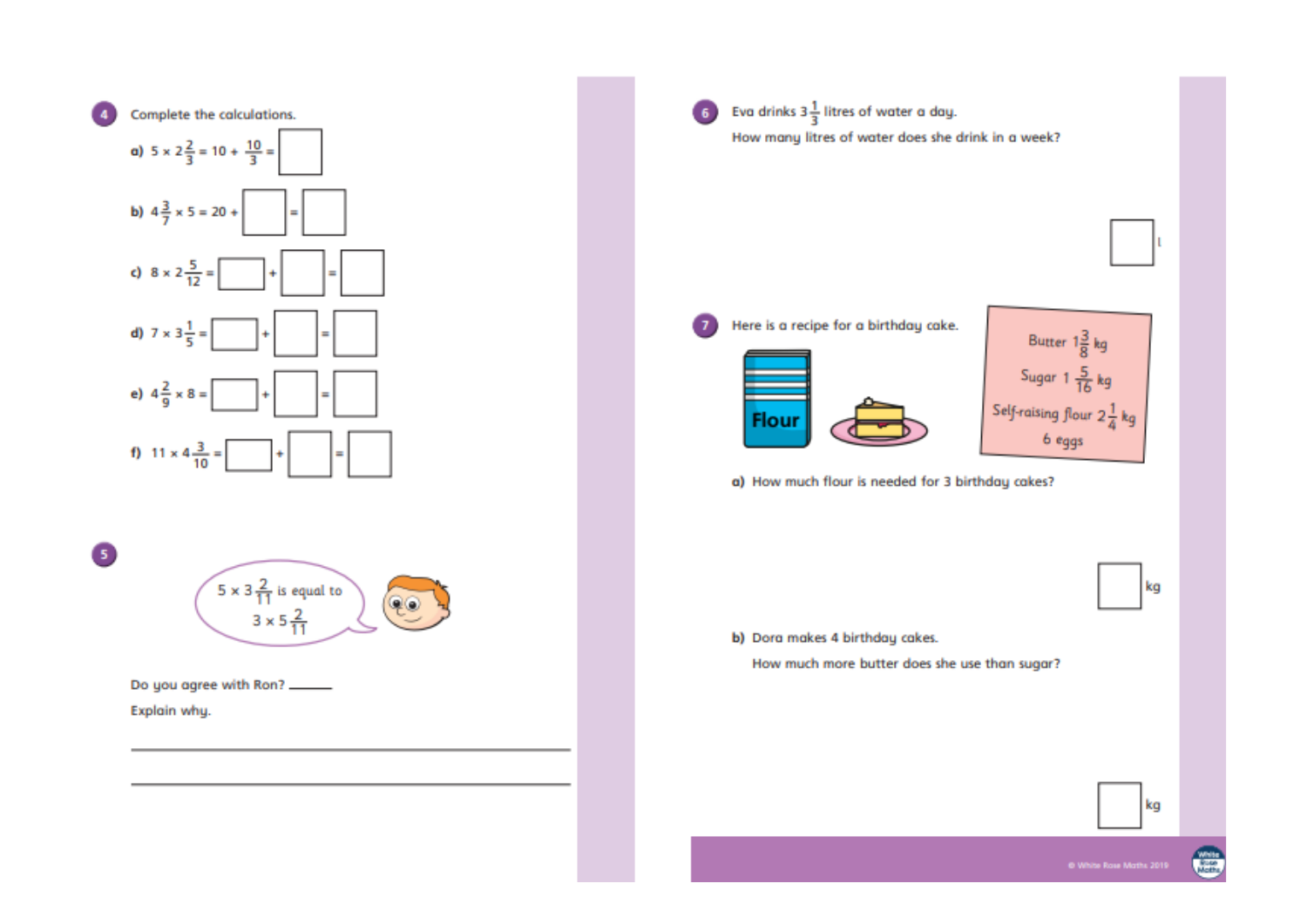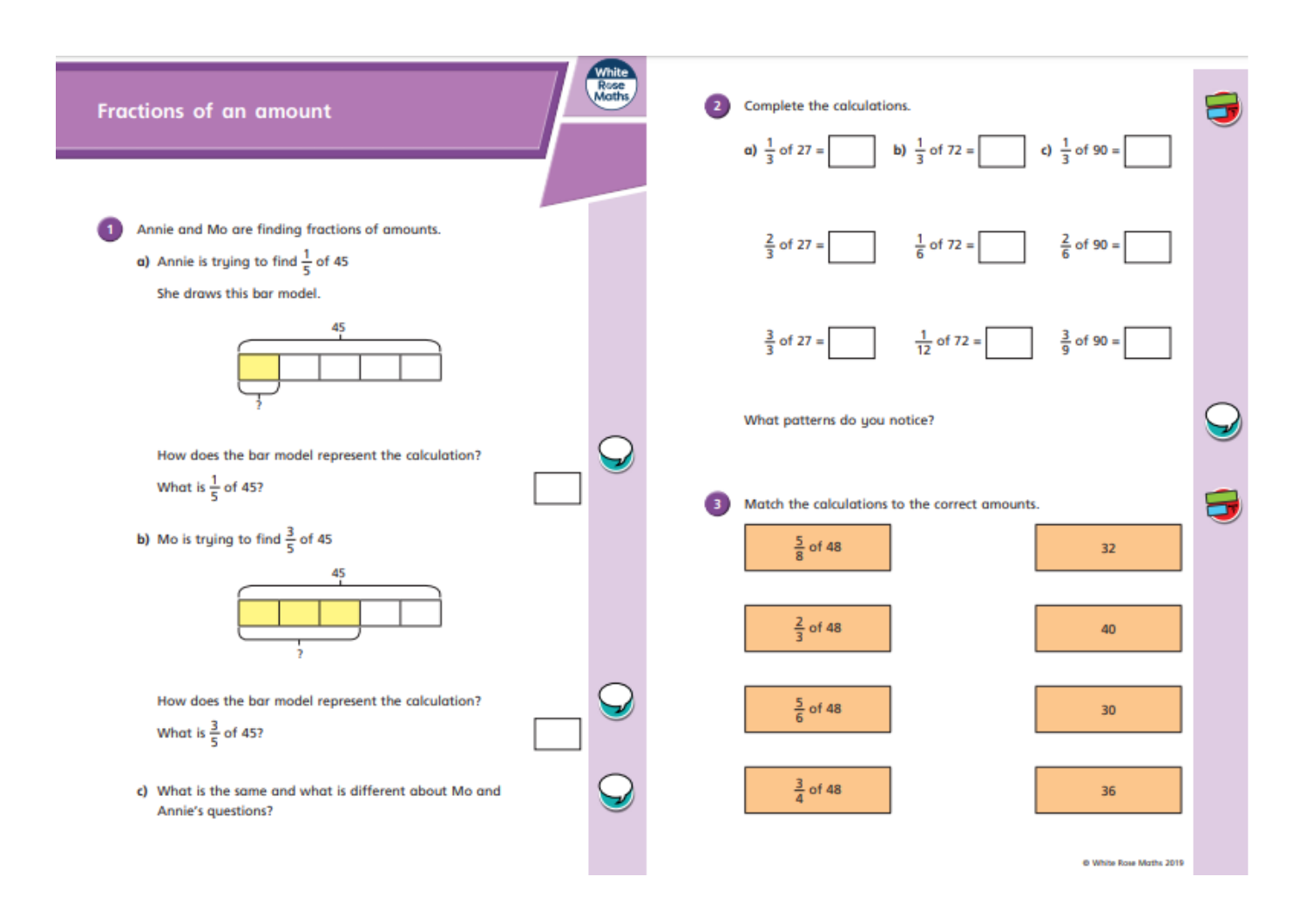

a) 
$$
\frac{5}{7}
$$
 of 56  $\bigodot \frac{5}{8}$  of 56  
b)  $\frac{4}{7}$  of 56  $\bigodot \frac{5}{8}$  of 56  
d)  $\frac{7}{10}$  of 350  $\bigodot \frac{5}{7}$  of 350

165 children and adults go on a school trip. Two thirds of the people are children. a) How many adults are on the school trip?

b)  $\frac{3}{5}$  of the children are boys.

 $\sqrt{5}$ 

How many boys are on the school trip?

c)  $\frac{7}{10}$  of the children have an apple for lunch. How many children do not have an apple for lunch?  $6<sup>2</sup>$ 

#### Tick the odd one out.



Explain your choice.

320 people were asked about their favourite flavour of ice cream. Here is a pictogram showing the results.

| vanilla        | 9999               |
|----------------|--------------------|
| strawberry     | €<br>بم في م<br>€€ |
| chocolate      |                    |
| mint choc chip | 98888<br>€         |

a) How many people chose mint choc chip?

b) How many more people chose vanilla than chocolate?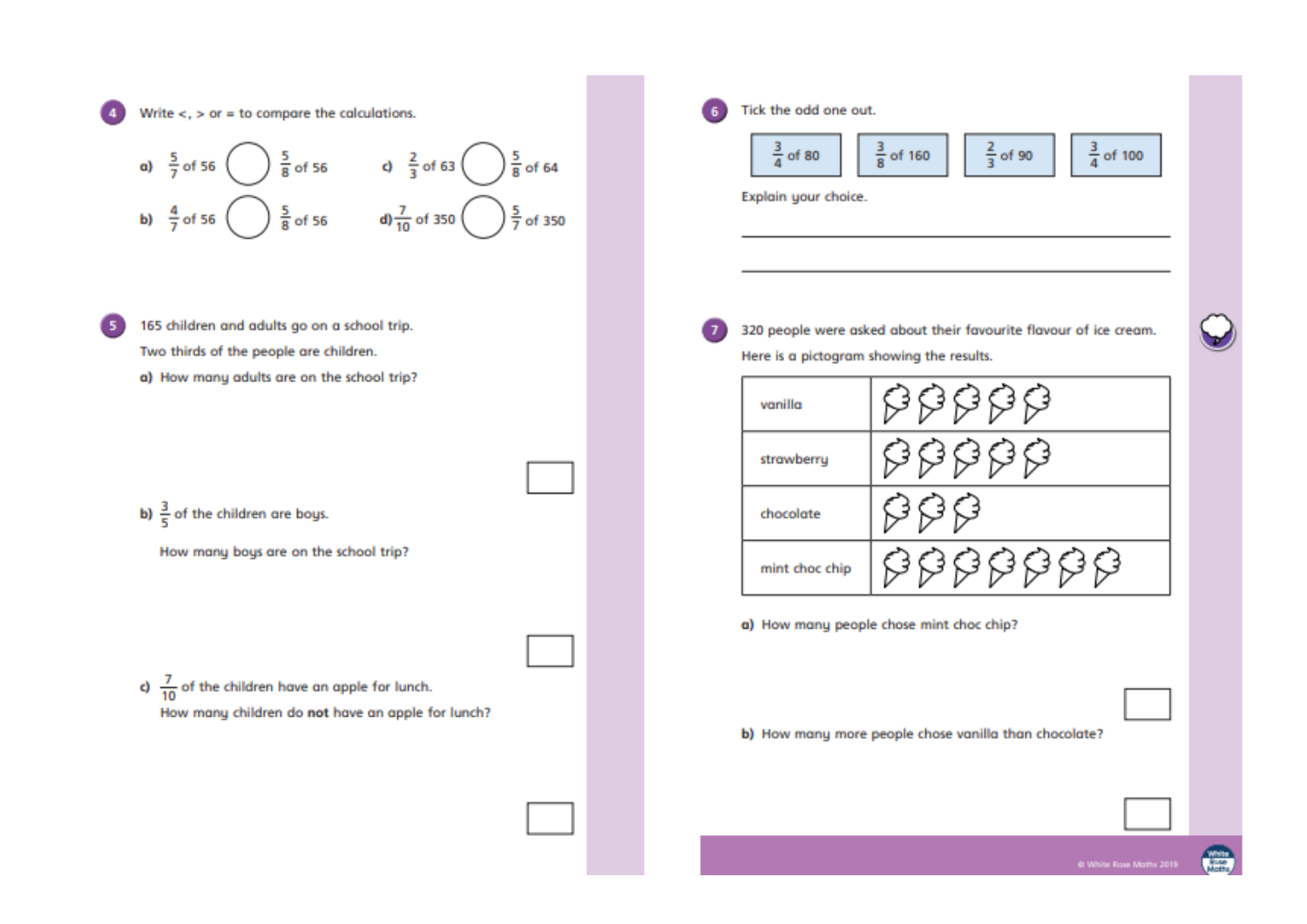

Resource 1: Facts about the Criminal Justice System

same level because a Youth court is a type of Magistrates' the country. court are the lowest courts in court Youth Court & Magistrates' They are at the

means at 10 you can be arrested criminal responsibility is 10. That and taken to court. In England, the minimum age of

> a Youth Court. If you are 18 years or If you are 10 to 17 years old, you go to older, all cases go to a Magistrates' Court then maybe a Crown court.

Magistrates' 5 Magistrates listen to cases and decide punishments Youth Court Court, **Bind** ω

are volunteers Magistrates They do not get paid

passed to the Crown Court. A crimes. If a crime is serious, it is punishments Magistrates

ŝ ğ

a<sub>vi</sub>g

**SOUDS** 

non-scrious

Crown Court has a judge and jury

**TON OO STRIPO HITON HAVE JUDGES.**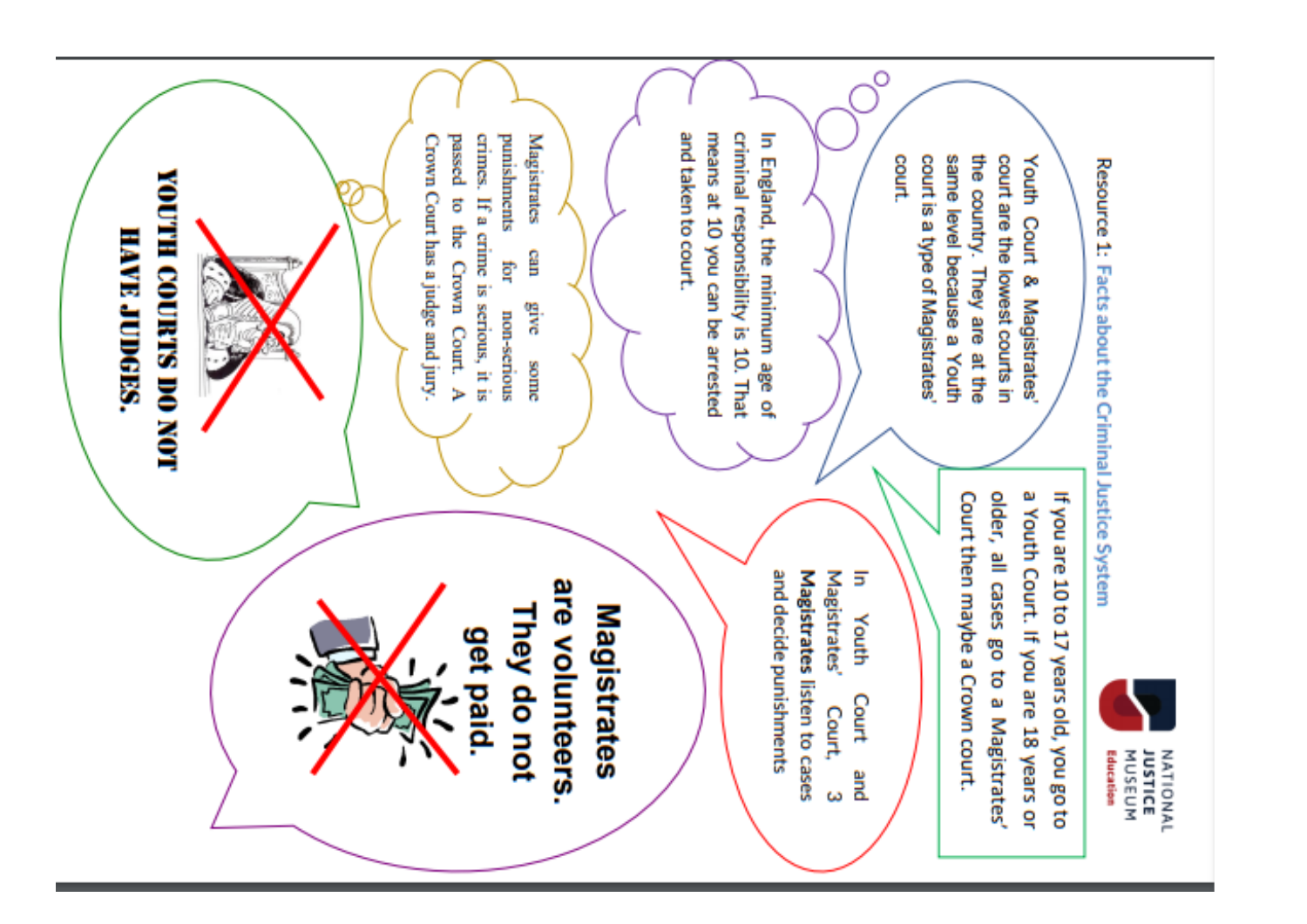

# Questions

- مي What is the youngest age you can be arrested and taken to court?
- Ņ When a young person goes to court, what type of court do they go ន្ថ
- ω Tell me the word that should go in the blank spot

"A Youth Court is a type of court".

- ₽ What do we call the person who is on trial?
- ţη What is the oldest age you could be at Youth Court?
- ۶ Who's in charge of a Youth Court?
- N How much do Magistrates get paid?
- p defendant's the other isn't. What are their names? There are two types of lawyers in court. One is there to help the
- y0 Name two things that you would find in a Crown Court but not in a Youth Court?

the crime. Giving evidence means telling the court what you saw or know about 10. What do you call the group of people who give evidence in court?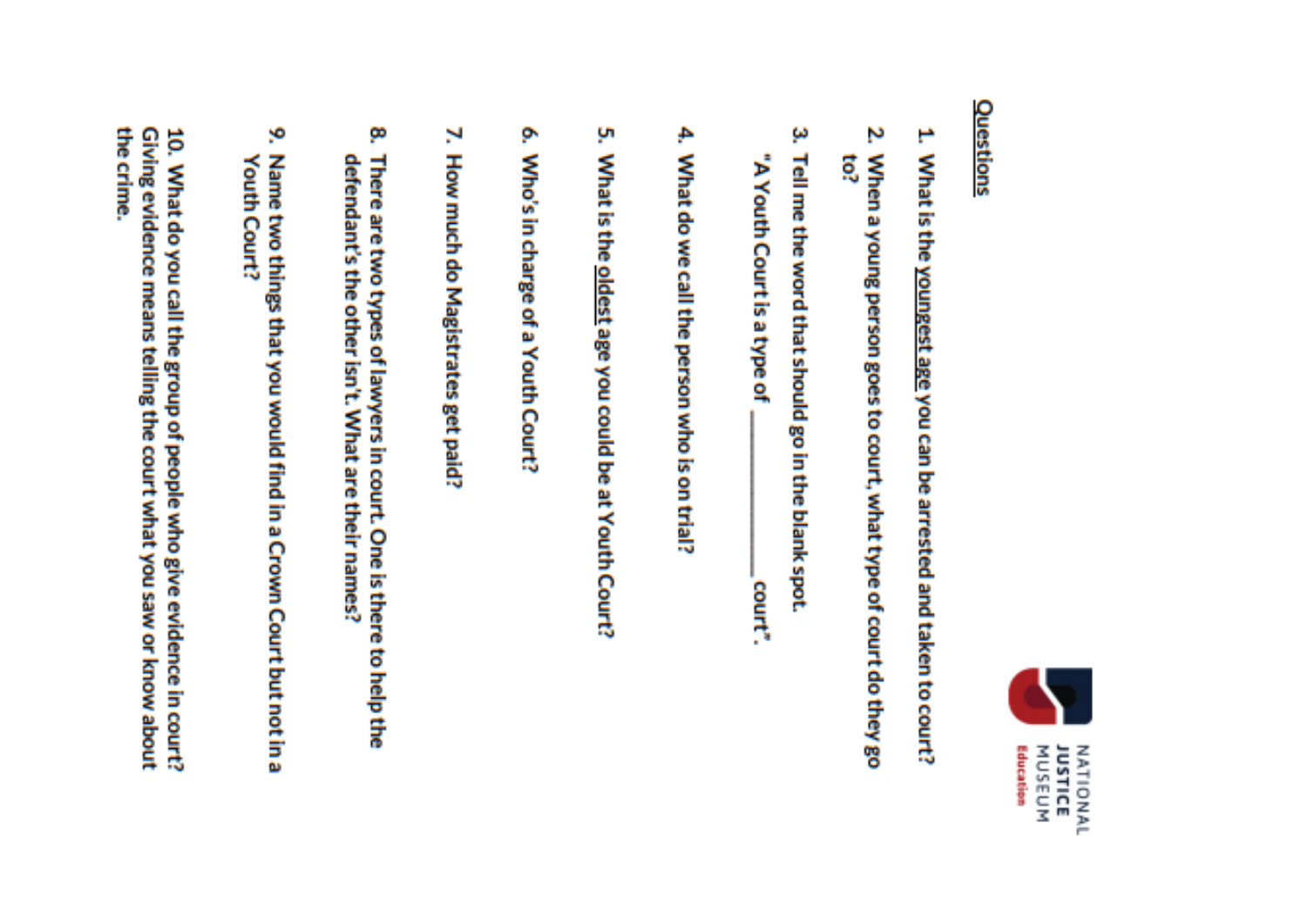## #StayInWorkOut

### **Snowball Fight**

#### Primary challenge card

The aim of this game is to try and clear your area of 'snowballs' by throwing them in to the other players zone. The winner is the player with the least snowballs in their court when the timer stops!

#### $T$ <sub>i</sub>E<sub>i</sub>P S

Ideas on how to adapt the activity in a national lockdown.

Discontinuout for

Diptol, Culture

lecto & Sport

**TEAM GB** 

999

# S

#### **Space**

- . This game can be played outside or inside (if you are playing inside make sure the space is clear and free from any breakable objects!)
- . Mark out a playing area and split. it evenly down the middle.



#### **Equipment**

- . Cones or other markers to show the playing area.
- . If you have a net, then you can use this to split the playing area. Alternatively, you can use a rope or any other item that will make a clear, safe boundary between the zones.
- This game is best played with shuttles, but if you do not have any, you can use any other type of ball. Alternatively, you can try using bean bags, scrunched up paper or rolled up socks if you need more equipment!

# 妇

#### **Task**

- · Scatter as many shuttles as possible evenly between both sides of the playing area.
- . When you hear 'GO', players can pick up 1 shuttle at a time and throw it over to the other players zone, without crossing the central line.
- . At the end of the allocated time, the team with the least number of shuttles on their side of the zone wins.

# $60$

#### **Time**

- . Start off by playing for 30 seconds. You can adjust the time to make the challenge more difficult or easier.
- . Try giving one player/team a short head start if they are consistently behind.

### In action



#### **Activity video link:**

to play this game.

. You need at least two people

. If there is more of you, make the playing

area bigger and split up into teams.

**People** 

For more challenge ideas go to: www.badmintonengland. co.uk/play/choose-your-court-time/virtual-activity-finder/

www.yourschoolgames.com







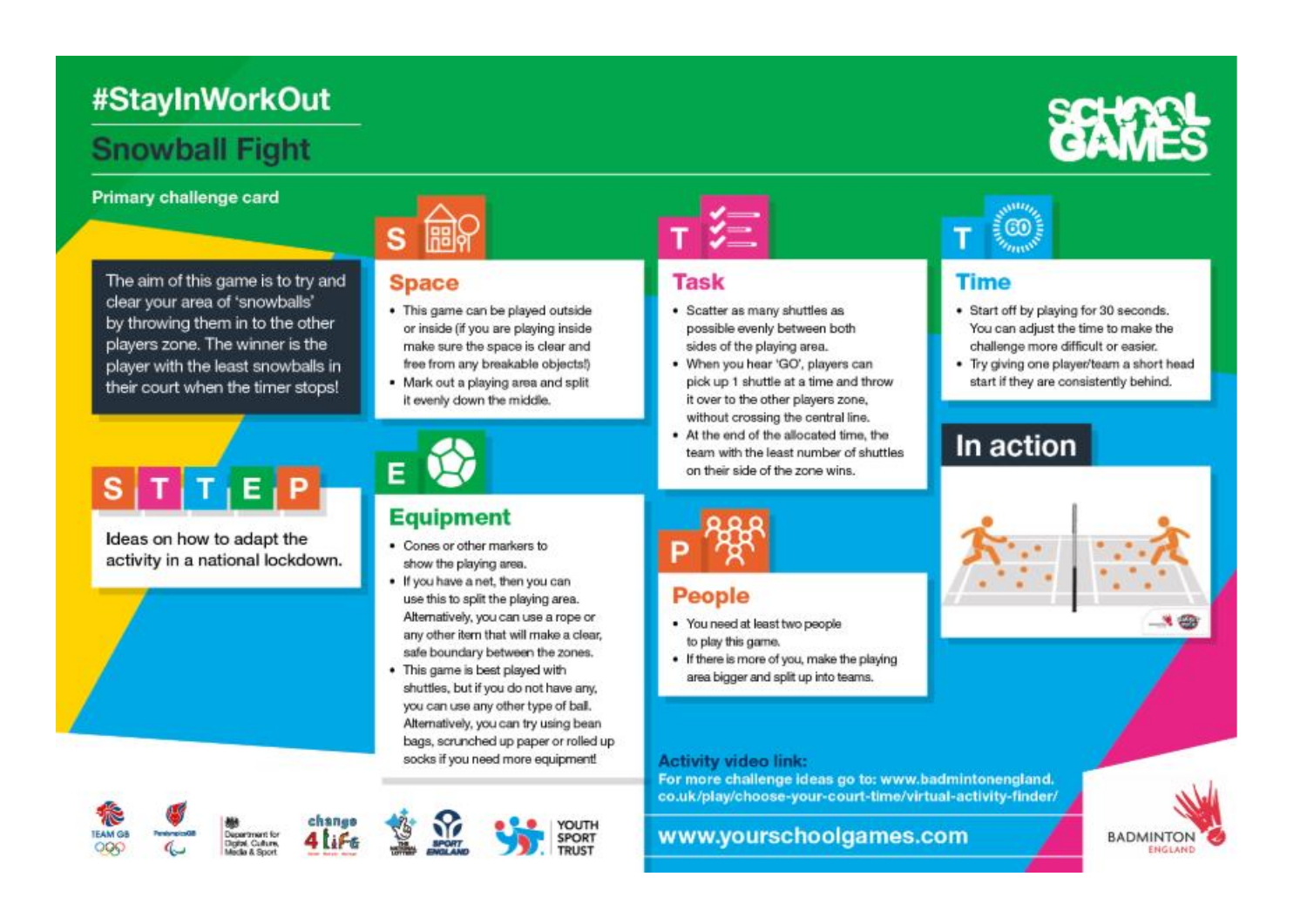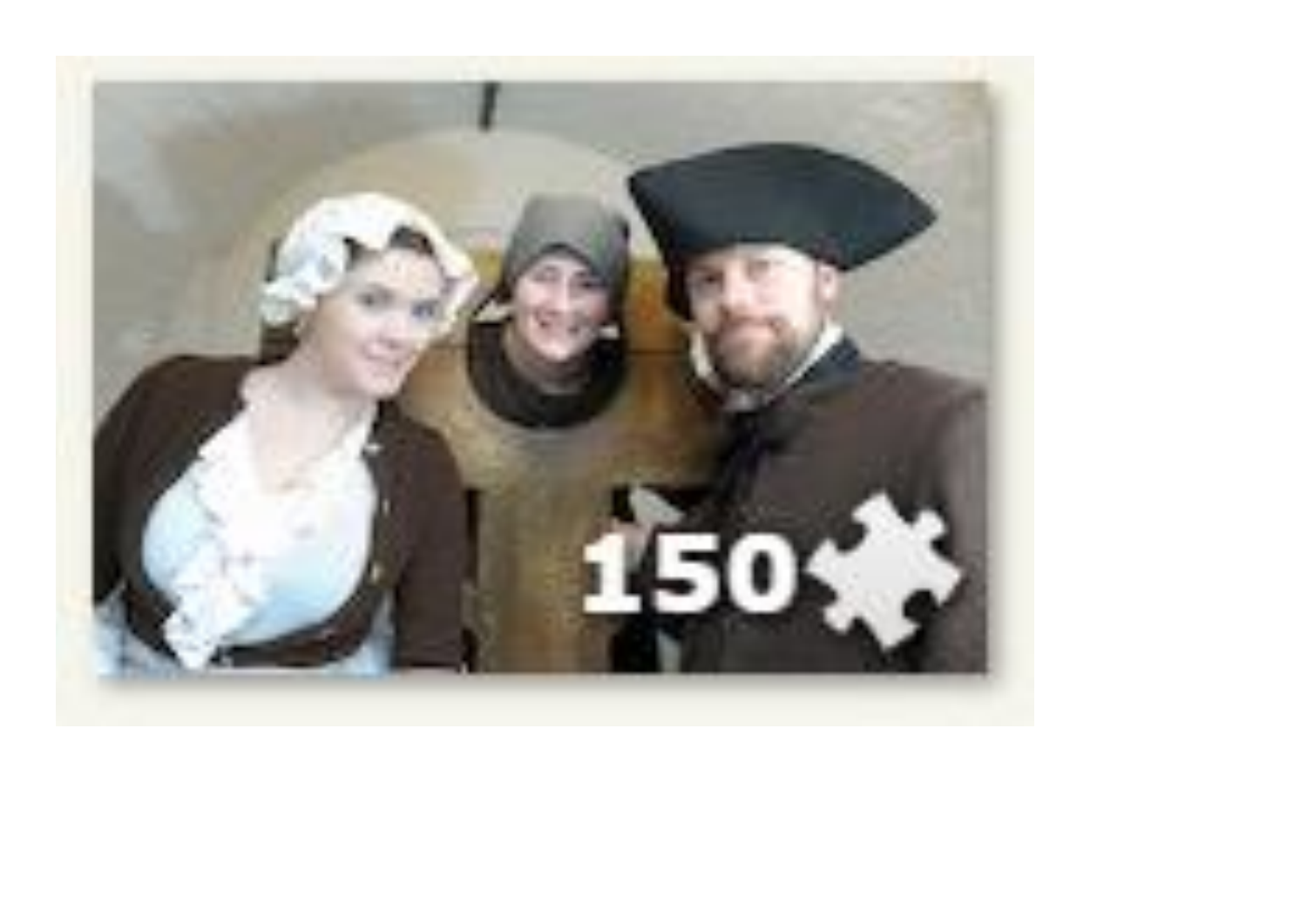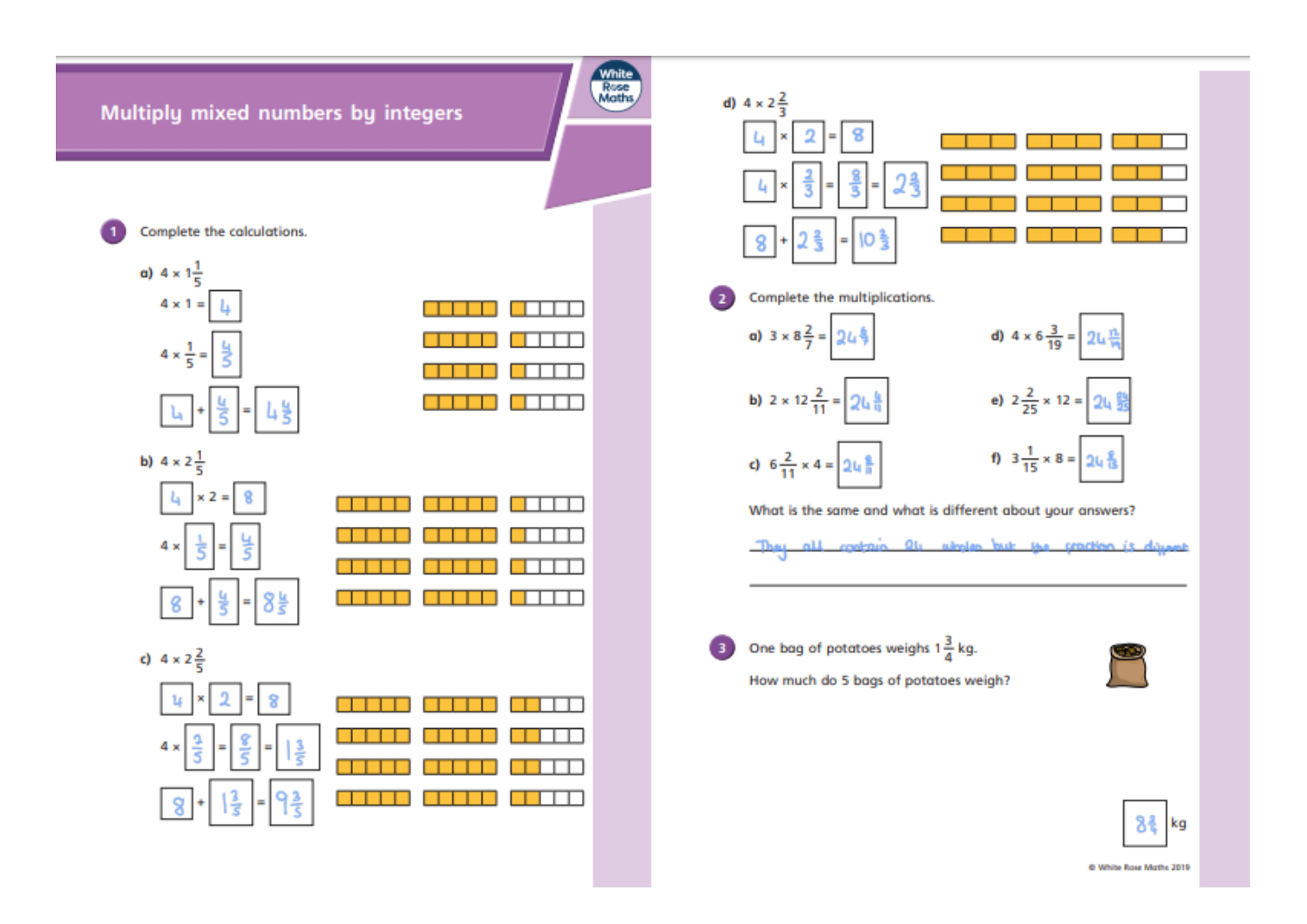

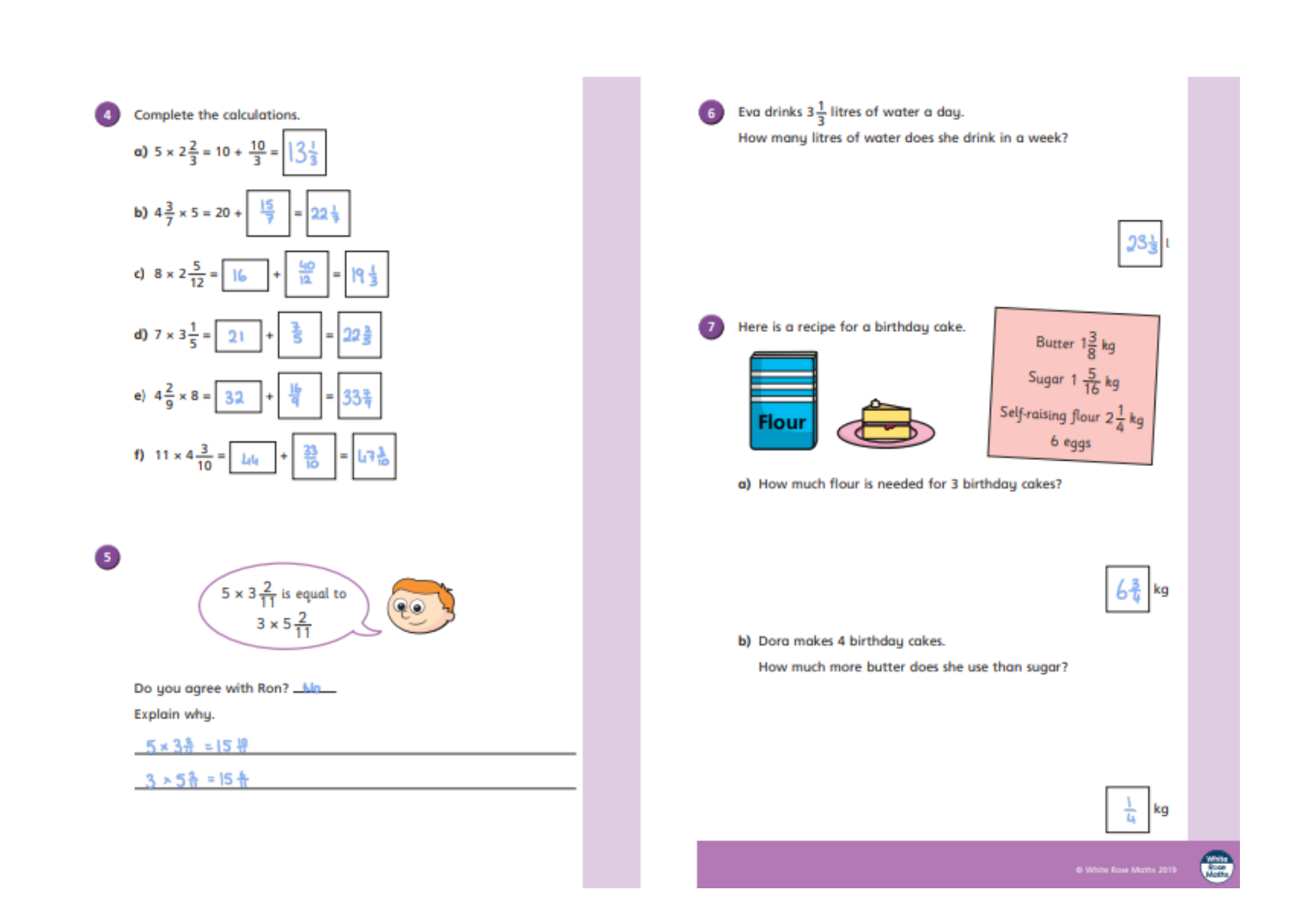

@ White Rose Maths 2019